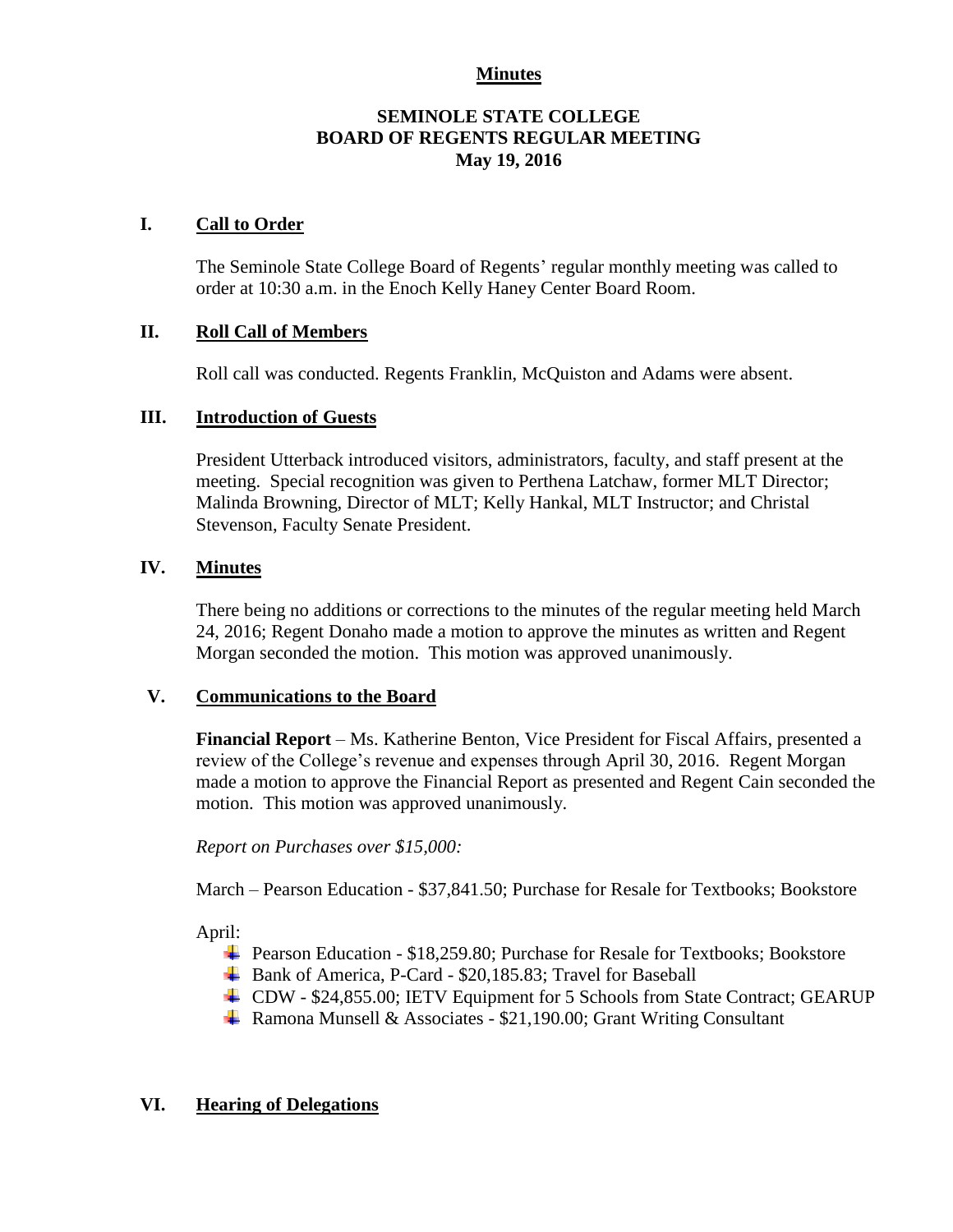**Minutes** SSC Board of Regents Regular Meeting May 19, 2016 Page 2 None

## **VII. President's Report**

President Utterback discussed items under the President's Report and the Business portion of the agenda by utilizing a PowerPoint presentation. (See enclosed copy of the PowerPoint presentation)

*Personnel Update* – President Utterback updated the Board on several personnel changes. Resignation letters have been received from Rayshell Clapper, Associate Professor of English; Twila Kappele, Talent Search Advisor; Christian Morgan, Language Arts and Humanities Division Chair; and Carey Phariss, Assistant Women's Basketball Coach. A letter of intent to retire was received from Baseball Coach Lloyd Simmons. Dax Leone has been appointed to the position of Head Baseball Coach. Paige Hannabass was transferred from Upward Bound Math & Science Advisor to Upward Bound I Advisor and Carol Parker was transferred from Scholars for Excellence in Child Care Coordinator to Talent Search Advisor.

*Campus Activities* – President Utterback informed the Board about the following activities:

- President Utterback presented the Board with a copy of a recent OSRHE compliance audit of nonresident tuition waiver scholarships
- Denmark student exchange visit was completed in early May
- Former Enviro CEO visited with business and calculus students
- NASA students visited the Chickasaw Nation headquarters
- Seminole Chamber of Commerce honored personnel
- SSC Baseball helped with "A League of Their Own"
- Art students visited art-related attractions in Oklahoma City
- Students and staff visited the State Capitol on Oklahoma's Promise Day
- Jessica Isaacs and Angela Church collaborated in a fundraising adventure to support the College's Art Club and Howlers and Yawpers Creativity Symposium
- Eight Medical Laboratory Technology students received national scholarships
- GEAR Up students from Holdenville and Wetumka High Schools visited the State Capitol
- Coach Lloyd Simmons achieved his  $1800<sup>th</sup>$  SSC career win
- Psi Beta and Phi Theta Kappa held induction ceremonies
- The SSC Educational Foundation held their annual recognition banquet
- Commencement was held on May  $6<sup>th</sup>$
- President Utterback gave the Board members an update on sports team playoff action
- President Utterback and Larry Smith presented at the Rural Community College Alliance Conference